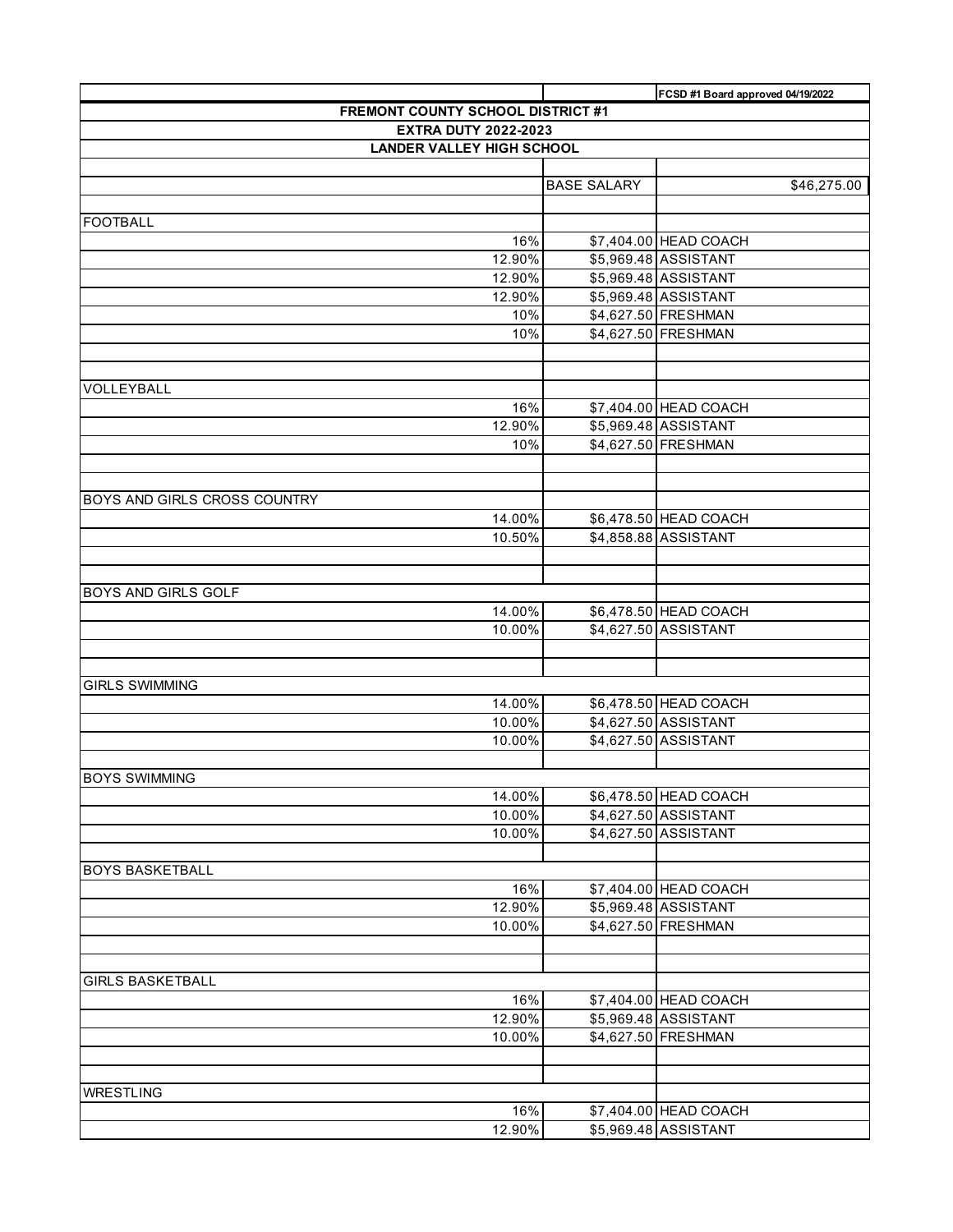| 12.90%                       |                  | \$5,969.48 ASSISTANT                                          |
|------------------------------|------------------|---------------------------------------------------------------|
|                              |                  |                                                               |
| BOYS AND GIRLS NORDIC SKIING |                  |                                                               |
| 13.50%                       |                  | \$6,247.13 HEAD COACH                                         |
| 10.00%                       |                  | \$4,627.50 ASSISTANT                                          |
| 10.00%                       |                  | \$4,420.00 ASSISTANT                                          |
|                              |                  |                                                               |
| <b>BOYS SOCCER</b>           |                  |                                                               |
| 14.00%                       |                  | \$6,478.50 HEAD COACH                                         |
| 10.00%                       |                  | \$4,627.50 ASSISTANT                                          |
| 10.00%                       |                  | \$4,627.50 ASSISTANT                                          |
|                              |                  |                                                               |
| <b>GIRLS SOCCER</b>          |                  |                                                               |
| 13.50%                       |                  | \$6,247.13 HEAD COACH                                         |
| 10.00%                       |                  | \$4,627.50 ASSISTANT                                          |
|                              |                  |                                                               |
| <b>BOYS AND GIRLS TRACK</b>  |                  |                                                               |
|                              |                  |                                                               |
| 13.50%                       |                  | \$6,247.13 HEAD COACH<br>\$4,627.50 ASSISTANT                 |
| 10.00%                       |                  | \$4,627.50 ASSISTANT                                          |
| 10.00%                       |                  | \$4,627.50 ASSISTANT                                          |
| 10.00%                       |                  |                                                               |
| 10.00%                       |                  | \$4,627.50 ASSISTANT                                          |
|                              |                  | \$2,000.00 POLE VAULT                                         |
| <b>DRAMA</b>                 |                  |                                                               |
| 6.75%                        |                  |                                                               |
| 6.75%                        |                  | \$3,123.56 HEAD COACH-SPRING PRODUCTION                       |
| 2.00%                        |                  | \$3,123.56 HEAD COACH-FALL PRODUCTION<br>\$925.50 STATE DRAMA |
| 5.00%                        |                  | \$2,313.75 ASSISTANT-SPRING PRODUCTION                        |
| 5.00%                        |                  | \$2,313.75 ASSISTANT-FALL PRODUCTION                          |
| 1.00%                        |                  | \$462.75 STATE DRAMA                                          |
|                              |                  |                                                               |
|                              |                  |                                                               |
| SPEECH & DEBATE              |                  |                                                               |
| 13.50%                       |                  | \$6,247.13 HEAD COACH                                         |
| 10.00%                       |                  | \$4,627.50 ASSISTANT                                          |
|                              |                  |                                                               |
|                              |                  |                                                               |
| <b>MUSIC</b>                 |                  |                                                               |
| 16.00%                       |                  | \$7,404.00 INSTRUMENTAL                                       |
| 14.00%                       | \$6,478.50 VOCAL |                                                               |
|                              |                  |                                                               |
|                              |                  |                                                               |
| <b>SPONSORS</b>              |                  |                                                               |
| 11%                          | \$5,090.25 FBLA  |                                                               |
| 7%                           |                  | \$3,239.25 STUDENT COUNCIL                                    |
| 8%                           |                  | \$3,702.00 ANNUAL ADVISOR                                     |
| 5%                           |                  | \$2,313.75 NEWSPAPER ADVISOR                                  |
| 11%                          |                  | \$5,090.25 DANCE/CHEERLEADER                                  |
| 2%                           |                  | \$925.50 FRESHMAN CLASS                                       |
| 2%                           |                  | \$925.50 FRESHMAN CLASS                                       |
| 2%                           |                  | \$925.50 SOPHOMORE CLASS                                      |
| 2%                           |                  | \$925.50 SOPHOMORE CLASS                                      |
| 4%                           |                  | \$1,851.00 JUNIOR CLASS                                       |
| 4%                           |                  | \$1,851.00 JUNIOR CLASS                                       |
| 2%                           |                  | \$925.50 SENIOR CLASS                                         |
|                              |                  |                                                               |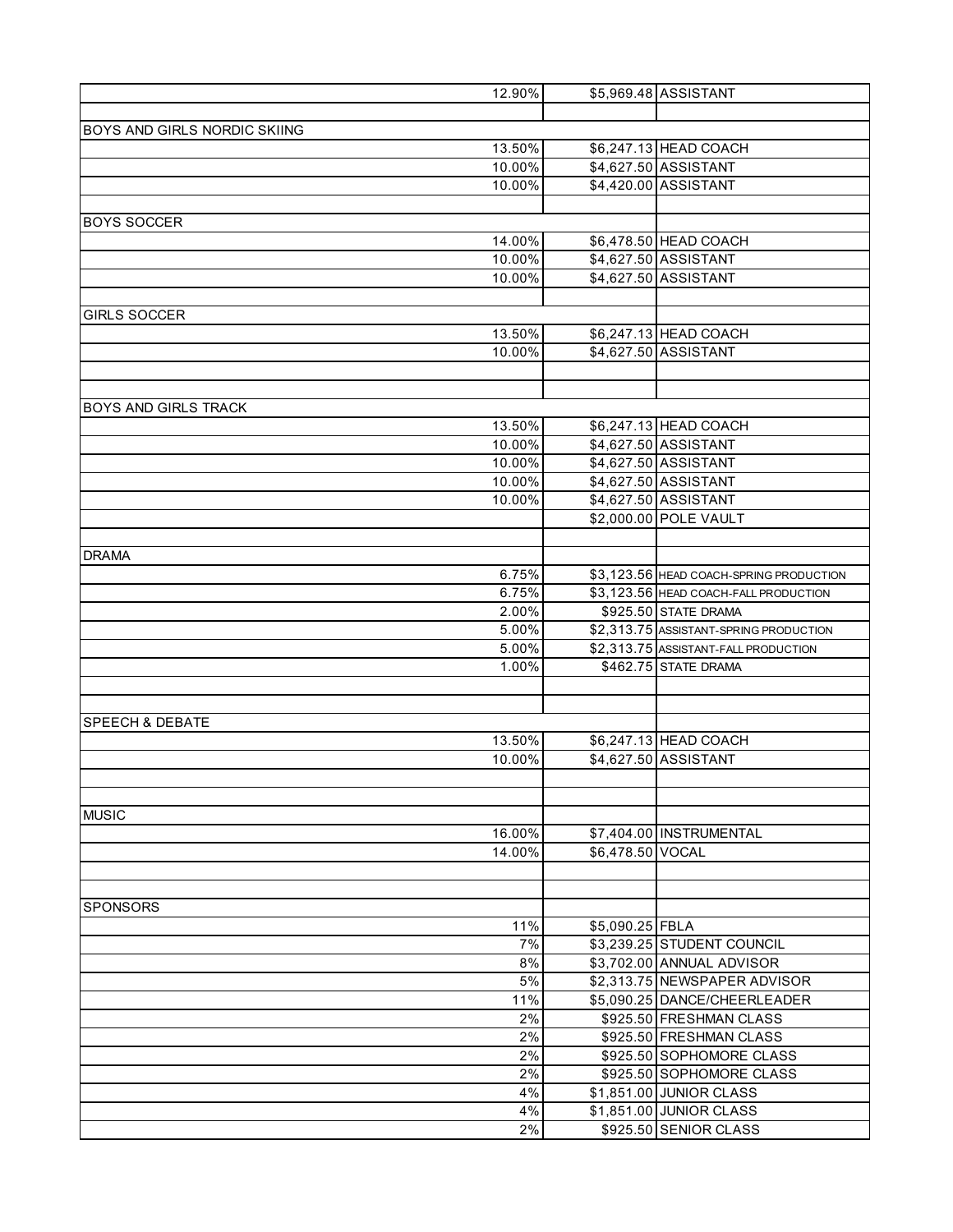|                                                     | 2%       |            | \$925.50 SENIOR CLASS           |          |
|-----------------------------------------------------|----------|------------|---------------------------------|----------|
|                                                     | 4%       |            | \$1,851.00 CLOSE UP ADVISOR     |          |
|                                                     | 2%       |            | \$925.50 NATIONAL HONOR SOCIETY |          |
|                                                     |          |            | \$2,500.00 ART CLUB SPONSORS    |          |
|                                                     |          |            | \$900.00 TECH CLUB SPONSOR      |          |
|                                                     |          |            | \$10,005.41 FFA ADVISOR         |          |
|                                                     |          |            |                                 |          |
| <b>DEPARTMENT HEADS</b>                             |          |            |                                 |          |
| Social Science                                      | \$200.00 | L Moss     | Vo-Tech                         | \$200.00 |
| Foreign Language                                    | \$200.00 | M Parsons  | Counciling                      | \$200.00 |
| Math                                                | \$200.00 | R Giesmann |                                 | \$200.00 |
| Science                                             | \$200.00 | R Atnip    |                                 | \$200.00 |
| English                                             | \$200.00 | H Reisig   |                                 | \$200.00 |
| <b>Fine Arts</b>                                    | \$200.00 | J Dayton   |                                 | \$200.00 |
| Special Education                                   | \$200.00 | L Layhe    |                                 | \$200.00 |
| <b>Physical Education</b>                           | \$200.00 | D Schaff   |                                 |          |
|                                                     |          |            |                                 |          |
|                                                     |          |            |                                 |          |
| <b>SUMMER WEIGHT PROGRAM</b>                        |          |            |                                 |          |
|                                                     |          | \$2,088.00 |                                 |          |
|                                                     |          |            |                                 |          |
| <b>SPECIAL OLYMPICS</b>                             |          |            |                                 |          |
|                                                     | 12.00%   |            | \$5,553.00 DIRECTOR AND COACHES |          |
|                                                     |          |            |                                 |          |
|                                                     |          |            |                                 |          |
|                                                     |          |            |                                 |          |
| *PERCENTAGES ARE BASED ON THE BASE CERTIFIED SALARY |          |            |                                 |          |
| 10 YEARS OR MORE EXPERIENCE                         |          |            |                                 |          |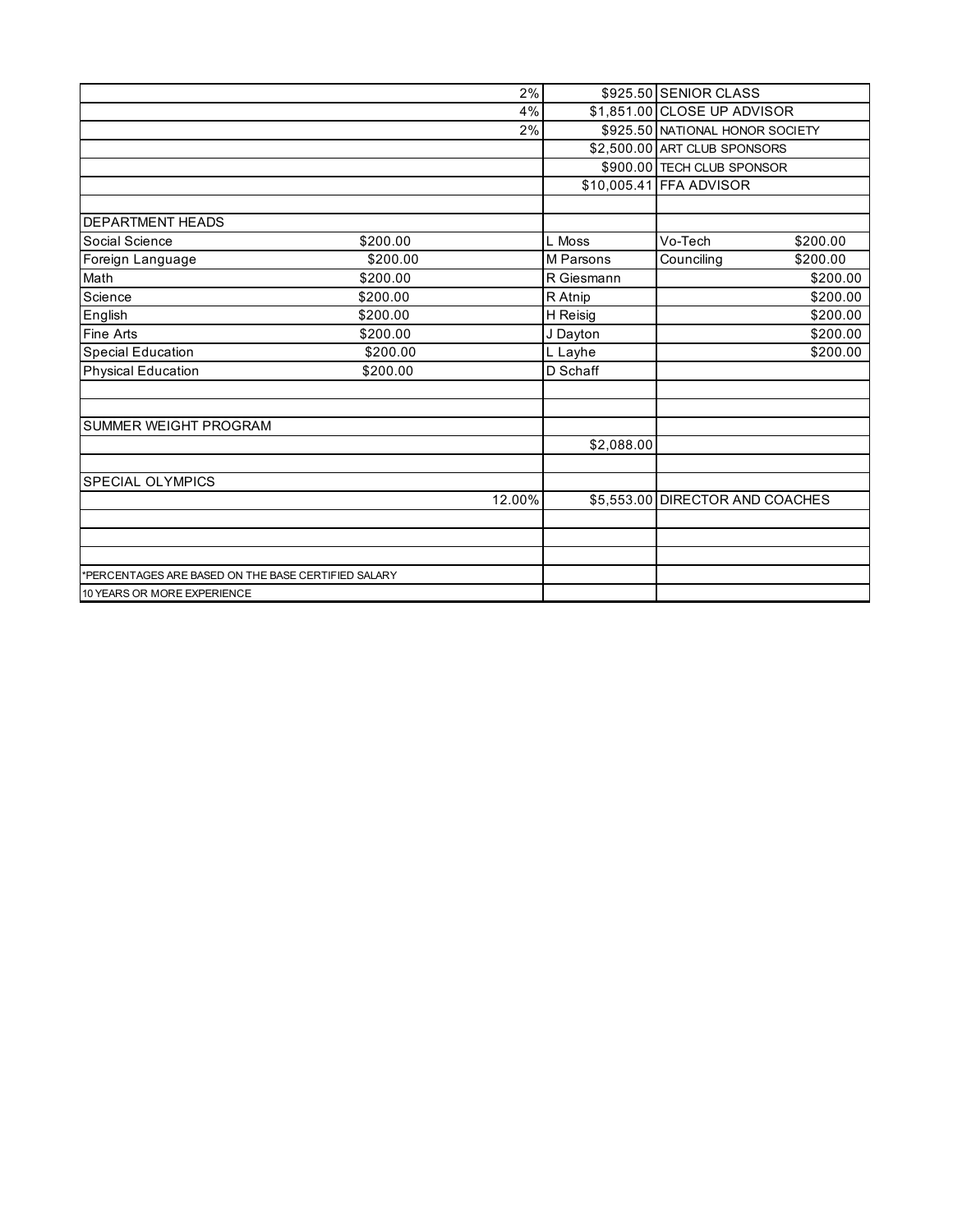|                             | <b>FREMONT COUNTY SCHOOL DISTRICT #1</b> |                         |  |
|-----------------------------|------------------------------------------|-------------------------|--|
| <b>EXTRA DUTY 2020-2021</b> |                                          |                         |  |
|                             | <b>LANDER MIDDLE SCHOOL</b>              |                         |  |
|                             |                                          |                         |  |
|                             | <b>BASE SALARY</b>                       | \$46,275.00             |  |
|                             |                                          |                         |  |
|                             | <b>SESSION 1</b>                         |                         |  |
| <b>FOOTBALL</b><br>7%       |                                          | 3,239.25 8TH HEAD COACH |  |
| 6%                          |                                          | 2,776.50 8TH ASSISTANT  |  |
| 7%                          |                                          | 3,239.25 7TH HEAD COACH |  |
| 6%                          |                                          | 2,776.50 7TH ASSISTANT  |  |
|                             |                                          |                         |  |
|                             |                                          |                         |  |
| VOLLEYBALL                  |                                          |                         |  |
| 7%                          |                                          | 3,239.25 8TH HEAD COACH |  |
| 6%                          |                                          | 2,776.50 8TH ASSISTANT  |  |
| 7%                          |                                          | 3,239.25 7TH HEAD COACH |  |
| 6%                          |                                          | 2,776.50 7TH ASSISTANT  |  |
|                             |                                          |                         |  |
|                             |                                          |                         |  |
| <b>CROSS COUNTRY</b>        |                                          |                         |  |
| 7%                          |                                          | 3,239.25 HEAD COACH     |  |
| 6%                          |                                          | 2,776.50 ASSISTANT      |  |
|                             |                                          |                         |  |
|                             |                                          |                         |  |
| <b>MATH COUNTS</b>          |                                          |                         |  |
| \$130.00                    |                                          |                         |  |
|                             |                                          |                         |  |
| <b>SCIENCE CLUB</b>         |                                          |                         |  |
| \$130.00                    |                                          |                         |  |
|                             |                                          |                         |  |
| <b>WEIGHT TRAINING</b>      |                                          |                         |  |
| \$195.00                    |                                          |                         |  |
|                             |                                          |                         |  |
|                             |                                          |                         |  |
|                             | <b>SESSION 2</b>                         |                         |  |
| <b>GIRLS SWIMMING</b>       |                                          |                         |  |
| 7%                          |                                          | 3,239.25 HEAD COACH     |  |
| 6%                          |                                          | 2,776.50 ASSISTANT      |  |
|                             |                                          |                         |  |
| <b>BOYS BASKETBALL</b>      |                                          |                         |  |
| 7%                          |                                          | 3,239.25 8TH HEAD COACH |  |
| 6%                          |                                          | 2,776.50 8TH ASSISTANT  |  |
| 7%                          |                                          | 3,239.25 7TH HEAD COACH |  |
| 6%                          | 2,776.50                                 | <b>7TH ASSISTANT</b>    |  |
|                             |                                          |                         |  |
|                             |                                          |                         |  |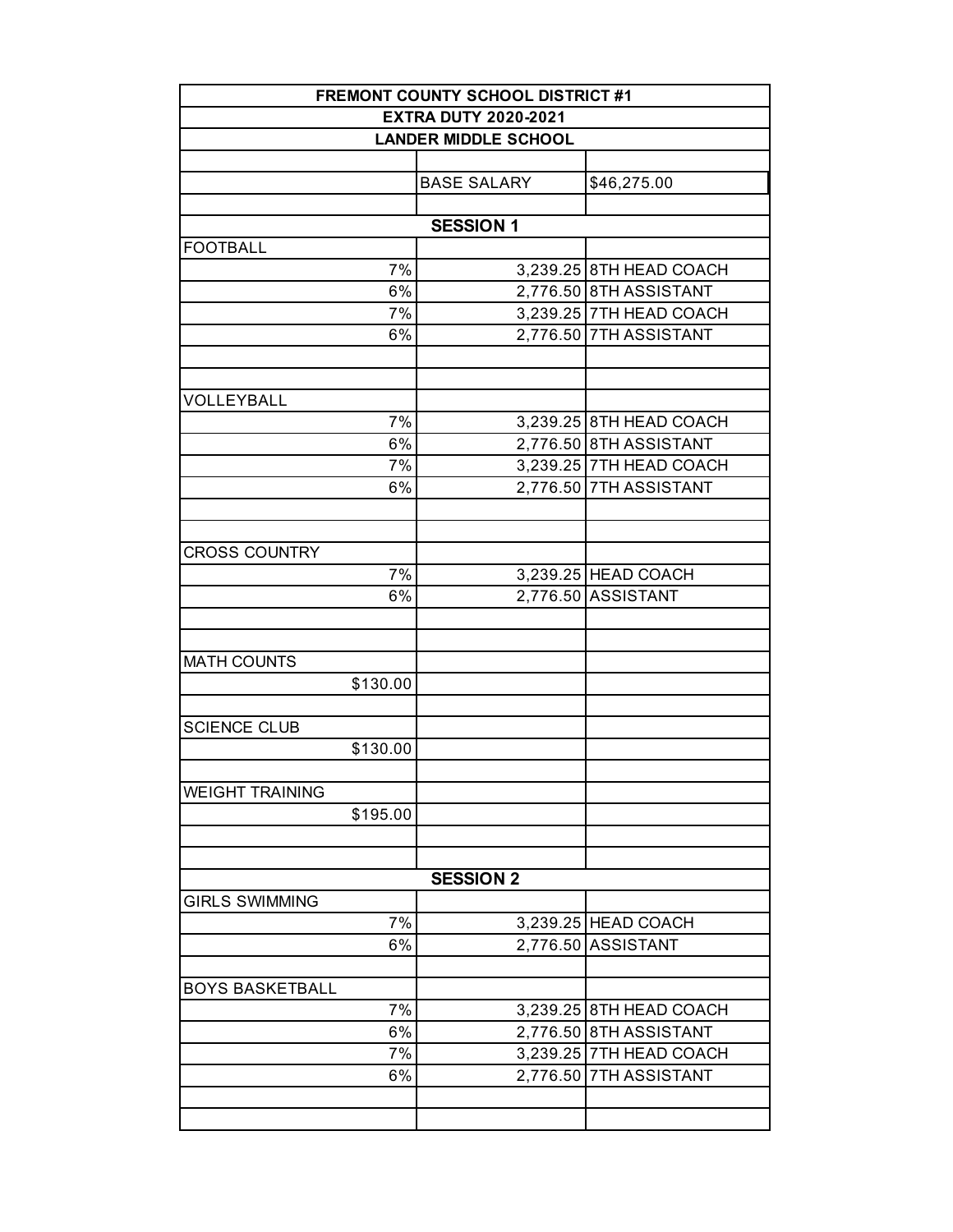| FCSD#1 Board approved (date) |           |  |  |
|------------------------------|-----------|--|--|
|                              |           |  |  |
|                              |           |  |  |
|                              |           |  |  |
|                              |           |  |  |
|                              |           |  |  |
|                              |           |  |  |
|                              |           |  |  |
| Mykah Trujillo 3 years       |           |  |  |
| Casey Swift 5 years          |           |  |  |
| Spike Robinson 10+ years     |           |  |  |
| Rodger Hitschew 10+ years    |           |  |  |
|                              | 12,031.50 |  |  |
|                              |           |  |  |
|                              |           |  |  |
| Mary Commings 10+ years      |           |  |  |
| Sarah Reisig 6 years         |           |  |  |
| Codi Jorgensen 9 years       |           |  |  |
| Sami McRae 5 years           |           |  |  |
|                              | 12,031.50 |  |  |
|                              |           |  |  |
|                              |           |  |  |
| Buddy Red Bow 10 years       |           |  |  |
| Emmylyn Bentley 2 years      |           |  |  |
|                              | 6,015.75  |  |  |
|                              |           |  |  |
|                              |           |  |  |
|                              | \$130.00  |  |  |
|                              |           |  |  |
|                              |           |  |  |
|                              | \$130.00  |  |  |
|                              |           |  |  |
|                              |           |  |  |
|                              | \$195.00  |  |  |
|                              |           |  |  |
|                              |           |  |  |
|                              |           |  |  |
|                              |           |  |  |
| Bruce Gresly 10+             |           |  |  |
| Tim Hester $10+$             |           |  |  |
|                              | 6,015.75  |  |  |
|                              |           |  |  |
| Steve Simpson 10+            |           |  |  |
| Dean Schaff 10+              |           |  |  |
| Russ Stuttle 10+             |           |  |  |
| Mike Watson 10+              |           |  |  |
|                              | 12,031.50 |  |  |
|                              |           |  |  |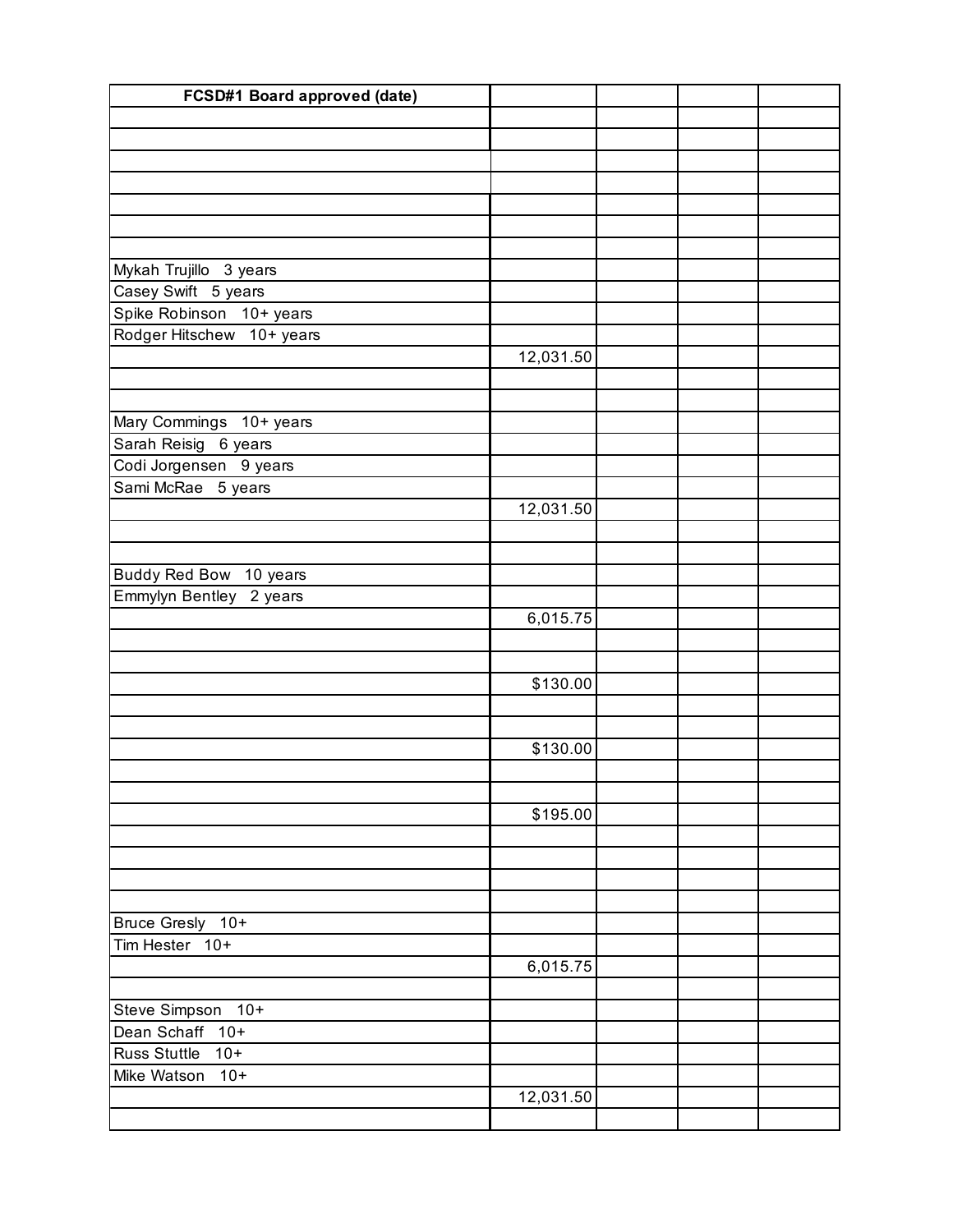| Base Increase fy 2019 |
|-----------------------|
| $\overline{750}$      |
|                       |
|                       |
|                       |
|                       |
|                       |
|                       |
|                       |
|                       |
|                       |
|                       |
|                       |
|                       |
|                       |
|                       |
|                       |
|                       |
|                       |
|                       |
|                       |
|                       |
|                       |
|                       |
|                       |
|                       |
|                       |
|                       |
|                       |
|                       |
|                       |
|                       |
|                       |
|                       |
|                       |
|                       |
|                       |
|                       |
|                       |
|                       |
|                       |
|                       |
|                       |
|                       |
|                       |
|                       |
|                       |
|                       |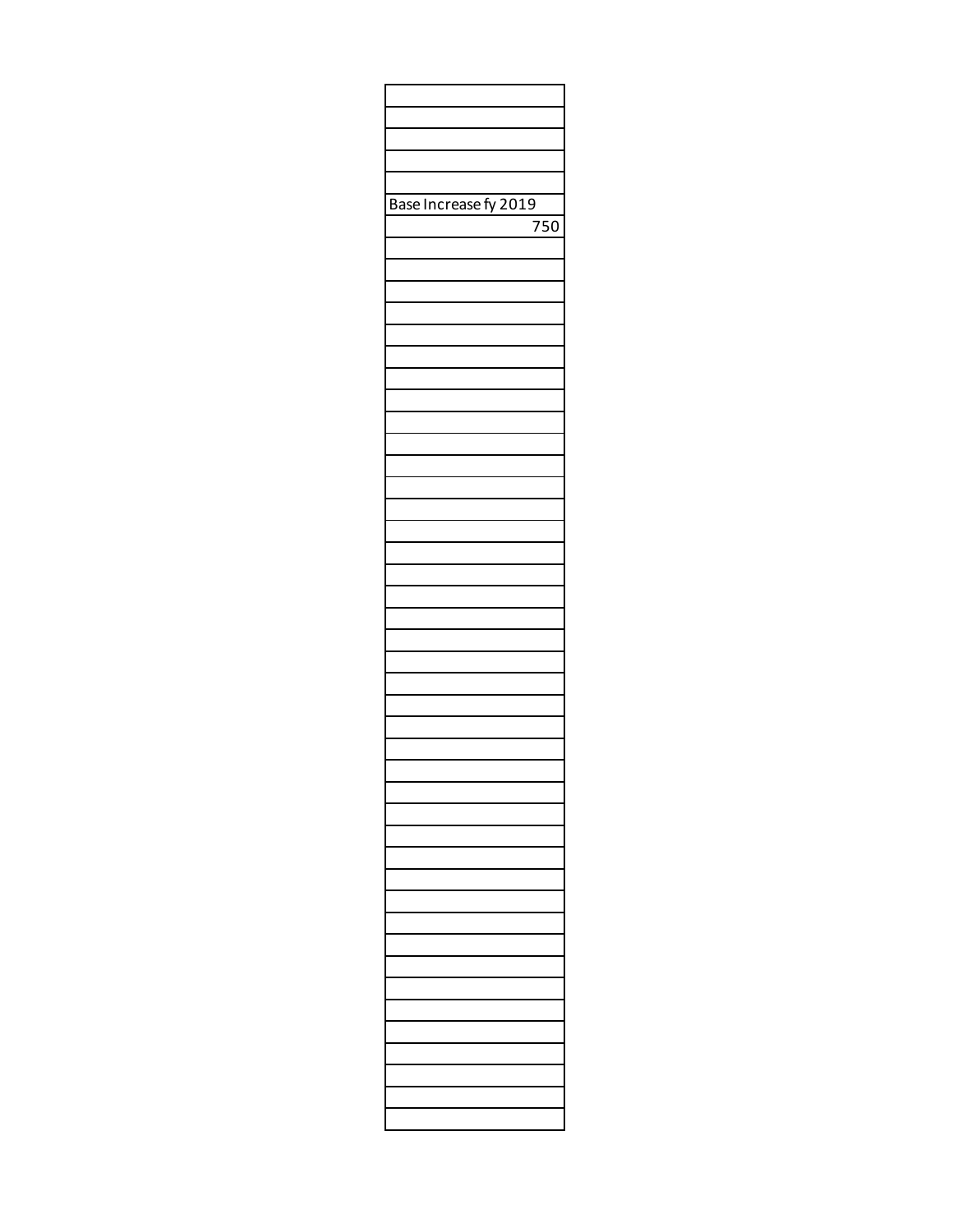| <b>MATH COUNTS</b>          |                  |                         |
|-----------------------------|------------------|-------------------------|
| \$130.00                    |                  |                         |
|                             |                  |                         |
| <b>ART CLUB</b>             |                  |                         |
| \$597.00                    |                  |                         |
|                             |                  |                         |
| <b>SCIENCE CLUB</b>         |                  |                         |
| \$130.00                    |                  |                         |
|                             |                  |                         |
| <b>TABLE TENNIS</b>         |                  |                         |
| \$250.00                    |                  |                         |
|                             |                  |                         |
| <b>WEIGHT TRAINING</b>      |                  |                         |
| \$195.00                    |                  |                         |
|                             |                  |                         |
| <b>CUB PRIDE CLUB</b>       |                  |                         |
| \$450.00                    |                  |                         |
|                             |                  |                         |
|                             |                  |                         |
|                             | <b>SESSION 3</b> |                         |
| <b>WRESTLING</b>            |                  |                         |
| 7%                          |                  | 3,239.25 HEAD COACH     |
| 6.50%                       |                  | 3,007.88 ASSISTANT      |
|                             |                  |                         |
|                             |                  |                         |
| <b>GIRLS BASKETBALL</b>     |                  |                         |
| 7%                          |                  | 3,239.25 8TH HEAD COACH |
| 6%                          |                  | 2,776.50 8TH ASSISTANT  |
| 7%                          |                  | 3,239.25 7TH HEAD COACH |
| 6%                          |                  | 2,776.50 7TH ASSISTANT  |
| <b>BOYS SWIMMING</b>        |                  |                         |
| 7%                          |                  | 3,239.25 HEAD COACH     |
| 6%                          |                  | 2,776.50 ASSISTANT      |
|                             |                  |                         |
| <b>MATH COUNTS</b>          |                  |                         |
| \$130.00                    |                  |                         |
|                             |                  |                         |
| <b>ART CLUB</b>             |                  |                         |
| \$272.00                    |                  |                         |
|                             |                  |                         |
| <b>SCIENCE CLUB</b>         |                  |                         |
| \$130.00                    |                  |                         |
|                             |                  |                         |
| <b>WEIGHT TRAINING</b>      |                  |                         |
| \$195.00                    |                  |                         |
|                             |                  |                         |
| <b>CROSS COUNTRY SKIING</b> |                  |                         |
|                             |                  |                         |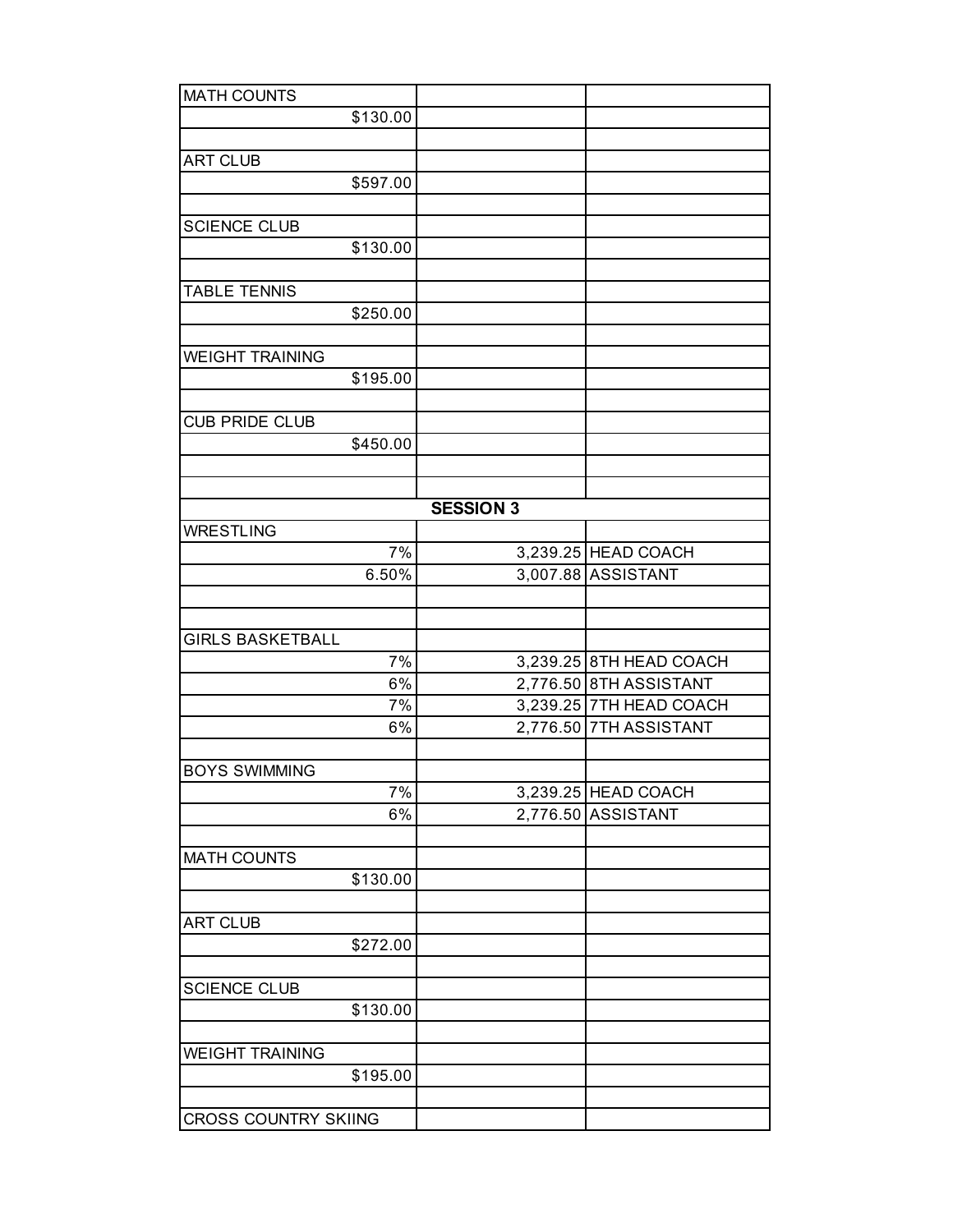|                   | \$130.00  |  |  |
|-------------------|-----------|--|--|
|                   |           |  |  |
|                   |           |  |  |
|                   | \$597.00  |  |  |
|                   |           |  |  |
|                   |           |  |  |
|                   | \$130.00  |  |  |
|                   |           |  |  |
|                   |           |  |  |
|                   | \$250.00  |  |  |
|                   |           |  |  |
|                   |           |  |  |
|                   | \$195.00  |  |  |
|                   |           |  |  |
|                   |           |  |  |
|                   | \$450.00  |  |  |
|                   |           |  |  |
|                   |           |  |  |
|                   |           |  |  |
|                   |           |  |  |
| Jeramie Prine 10+ |           |  |  |
| John Rounds 10+   |           |  |  |
|                   | 6,247.13  |  |  |
|                   |           |  |  |
|                   |           |  |  |
| Janet Ragan 10+   |           |  |  |
| Monte Else 10+    |           |  |  |
| Mary Commings 10+ |           |  |  |
| Audrey Logue 10+  |           |  |  |
|                   | 12,031.50 |  |  |
|                   |           |  |  |
| Bruce Gresly 10+  |           |  |  |
| Tim Hester 10+    |           |  |  |
|                   | 6,015.75  |  |  |
|                   |           |  |  |
|                   | \$130.00  |  |  |
|                   |           |  |  |
|                   |           |  |  |
|                   | \$272.00  |  |  |
|                   |           |  |  |
|                   |           |  |  |
|                   | \$130.00  |  |  |
|                   |           |  |  |
|                   |           |  |  |
|                   | \$195.00  |  |  |
|                   |           |  |  |
|                   |           |  |  |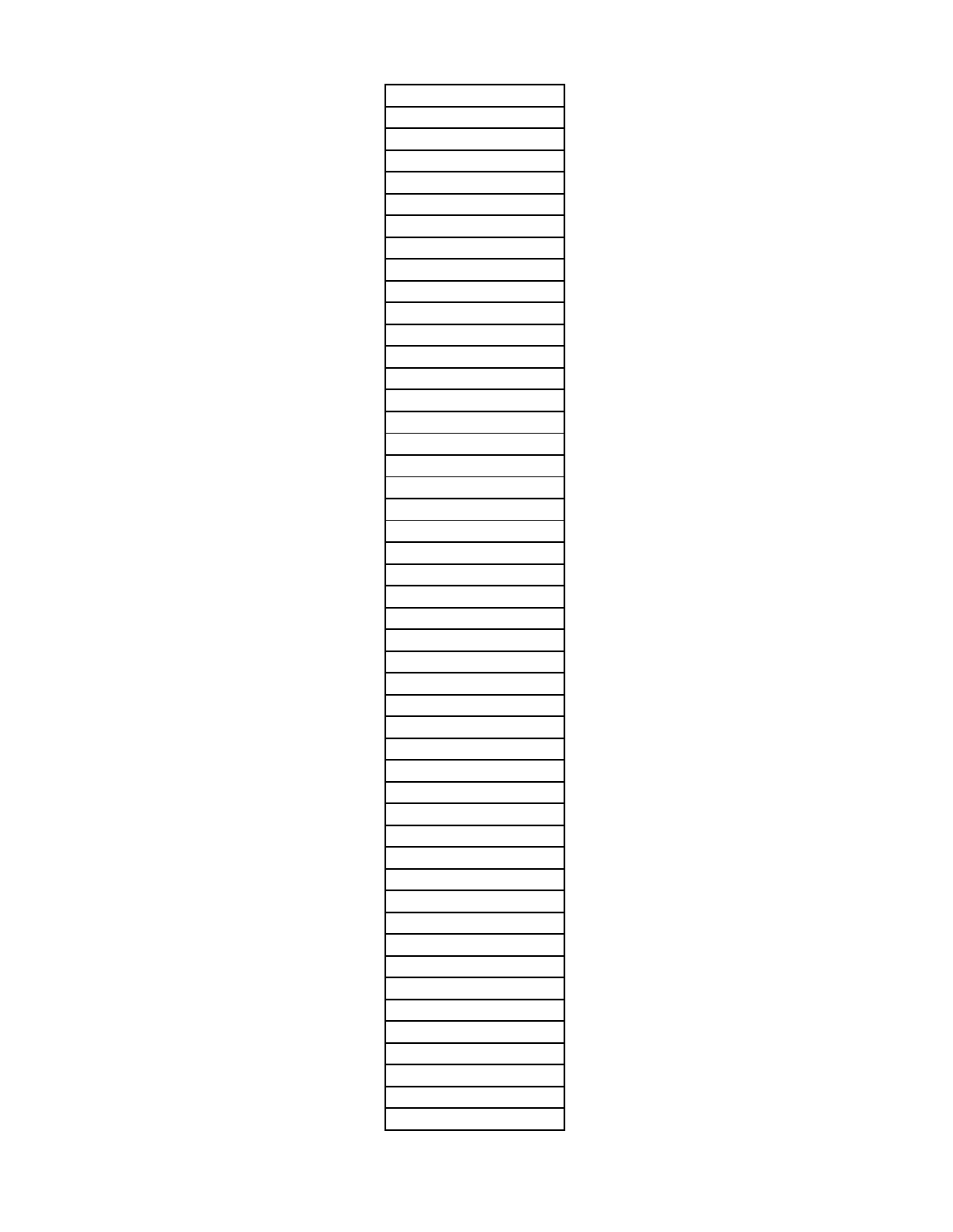| 3.50%                                                                         |                | 1,619.63 HEAD COACH     |
|-------------------------------------------------------------------------------|----------------|-------------------------|
| 3.00%                                                                         |                | 1,388.25 ASSISTANT      |
| 3.00%                                                                         |                | 1,388.25 ASSISTANT      |
| <b>SESSION 4</b>                                                              |                |                         |
|                                                                               |                |                         |
| <b>TRACK</b>                                                                  |                |                         |
| 7%                                                                            |                | 3,239.25 HEAD COACH     |
| 7%                                                                            |                | 3,239.25 HEAD COACH     |
| 6%                                                                            |                | 2,776.50 ASSISTANT      |
| 6%                                                                            |                | 2,776.50 ASSISTANT      |
| 6%                                                                            |                | 2,604.00 ASSISTANT      |
| <b>MATH COUNTS</b>                                                            |                |                         |
| \$130.00                                                                      |                |                         |
| <b>WEIGHT TRAINING</b>                                                        |                |                         |
| \$195.00                                                                      |                |                         |
| <b>CUB PRIDE CLUB</b>                                                         |                |                         |
| \$450.00                                                                      |                |                         |
| <b>MUSIC</b>                                                                  |                |                         |
| 3%                                                                            |                | 1,388.25   INSTRUMENTAL |
| 3.50%                                                                         | 1,619.63 VOCAL |                         |
|                                                                               |                |                         |
| <b>GOLF</b>                                                                   |                |                         |
| \$960.00                                                                      |                | <b>HEAD COACH</b>       |
|                                                                               |                |                         |
| *PERCENTAGES ARE BASED ON THE BASE CERTIFIED SALARY                           |                |                         |
| 1% additional will be added for five years experience in the same sport       |                |                         |
| 1% additional will be added for ten years experience in the same sport        |                |                         |
| The maximum additional percentage added to the base co-curricular salary will |                |                         |
| be 2%.                                                                        |                |                         |
| THE ABOVE PERCENTAGES DO NOT APPLY TO THE POSITIONS THAT ARE                  |                |                         |
| PAID AS AN AMOUNT NOT BASED ON THE PERCENTAGE OF THE BASE SAL.                |                |                         |